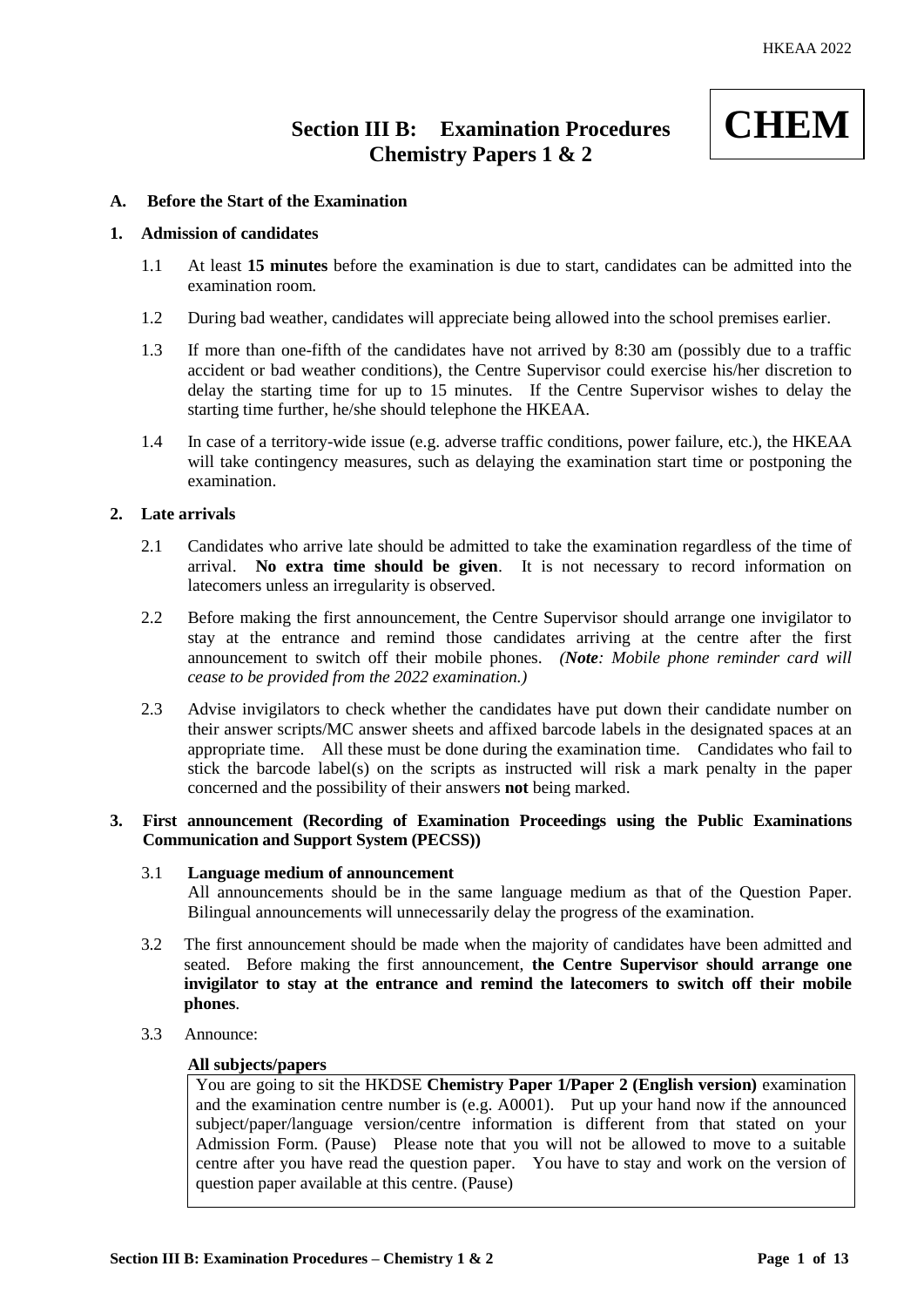The 'Public Examinations Communication  $\&$  Support System' has been installed at this examination centre. The centre conditions and examination proceedings will be recorded. Only authorised persons of the HKEAA can view, store or handle the recordings. The recordings will be destroyed upon closing of the examination year.

3.4 In case a candidate claims that the subject/paper/language version/centre information announced by the Centre Supervisor is different from that stated on his/her Admission Form, the **Centre Supervisor should arrange an invigilator to distribute the 'Notes for Wrong Centre or Wrong Version Candidates'** (**SR3(Notes) -** see *Specimen 40*) to the candidate concerned and let him/her decide whether or not to remain sitting the examination in this centre. For handling cases of wrong centre/wrong version candidates, please refer to *Section IV paragraphs 15 and 16*.

## **4. Second announcement (Checking of personal belongings)**

Announce:

## **(All subjects/papers)**

Check that you have taken the correct seat according to the seat number as stated on your Admission Form. Place your Admission Form and Identity Card or identification document on the top right-hand corner of your desk and not inside any folder. If you bring a folder, you must put it under your chair. Put up your hand if you have any questions. (Pause)

Put all the stationery you need to use on your desk. If you have brought a pencil case, put it in your bag or under your chair. (Pause)

If you intend to use a calculator during the examination, put the calculator on your desk. Remove the calculator cover/jacket and place it inside your bag or under the chair. Check your calculator now to make sure that no writings or markings have been made on the calculator. (Pause)

If you have brought a mobile phone, take out the phone now. Check to see if it has been switched off. (Pause) If not, switch it off now. You should also ensure that the alarm function of the phone has also been turned off and no sound will be emitted. (Pause for 15 seconds to ensure that candidates are complying with the instructions)

Now place the phone under your chair in a position clearly visible to the invigilators. (Pause)

If you have question paper(s) from previous examination session(s), notes, pieces of paper, books and dictionaries etc., put them in your bag. If you have brought any electronic devices (such as tablet, multimedia player, electronic dictionary, databank watch, smart watch, wireless earphones or other wearable technologies with communication or data storage functions, etc.), or articles that can emit sound, switch them off now (if possible) and put them in your bag or under your chair. (Pause)

Zip up your bag and put it under your chair. Do not leave your bag in the aisle. If you do not have a bag, put your purse and your mobile phone under your chair but bring all your other belongings to the front of the hall and put them … (Please clearly tell the candidates the location which you assign and ask an invigilator to assist).

Please note that if you are found to have any unauthorised materials on your desk or in the drawer of your desk, on your body or in your clothing after the Question Papers have been distributed, or any electronic devices (including mobile phone) switched on during the examination, you will receive a mark penalty, subject downgrading or even be disqualified from the whole examination.

Put up your hand if you have any questions. (Pause)

## **Note:**

Repeat this announcement nearer the start of the examination if there are a lot of latecomers.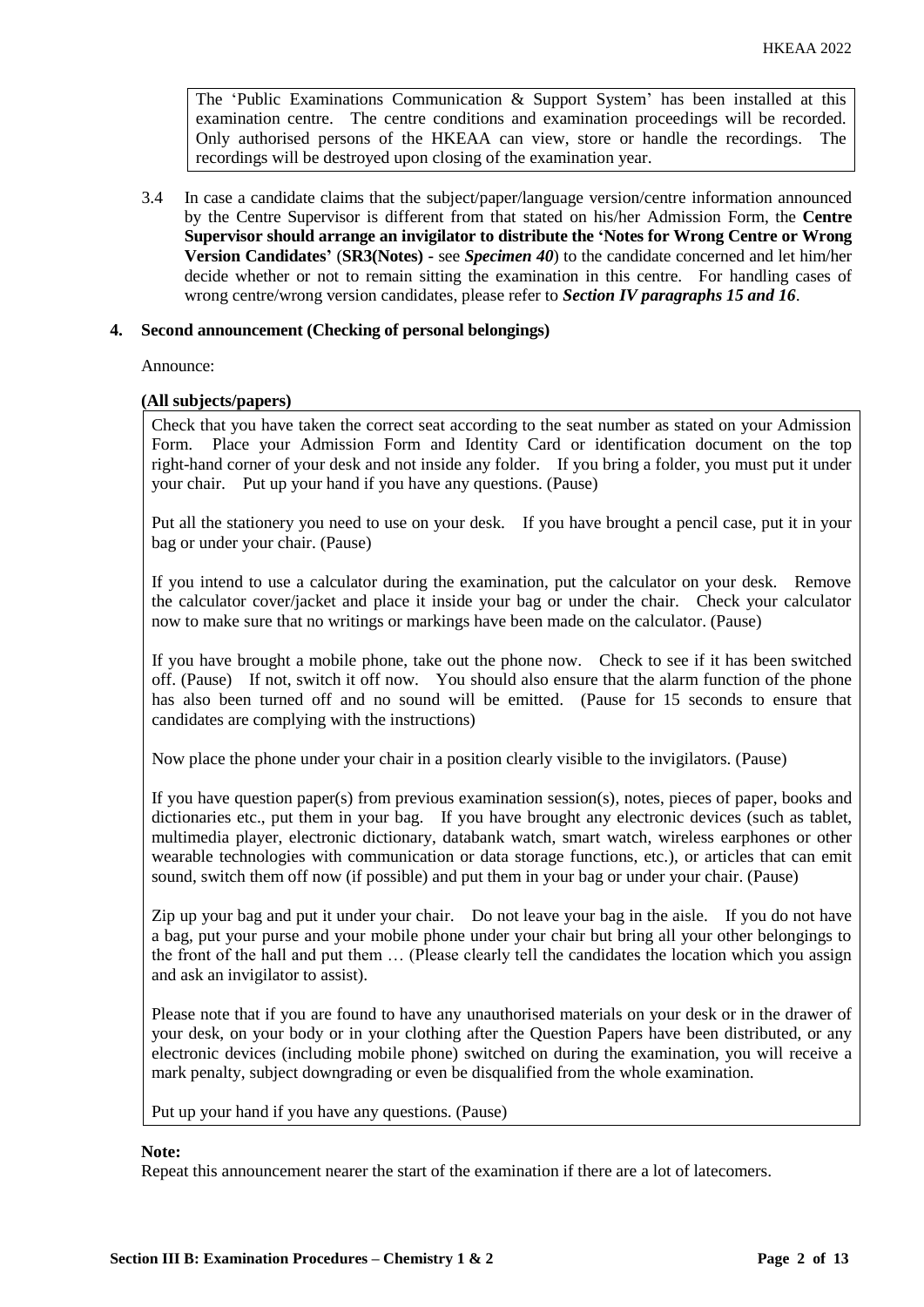The Centre Supervisor should ask the invigilators to check that the candidates follow these instructions. **Before the examination begins, should no mobile phone be found under a candidate's chair, invigilators may ask the candidate concerned if he/she has brought a mobile phone.**

## **5. Third announcement (Checking of barcode labels)**

## **Chemistry 1**

You should have on your desk a barcode sheet. Put up your hand if you do not. (Pause)

Your English name has been printed on the top of the barcode sheet. Each barcode label on the sheet has been printed with your candidate number, centre number, seat number and the subject/paper name. Please check to make sure that you have been given the correct barcode sheet. Put up your hand if you have any questions. (Pause)

After the start of the examination, you should first write your Candidate Number in the boxes provided on the front cover of the Question-Answer Book. You should copy your Candidate Number from your Admission Form. Moreover, you should stick barcode labels in the designated spaces on the cover and the inner pages of your Question-Answer Book. You should also stick a barcode label, write your Candidate Number and name and sign on the MC answer sheet.

If you use a supplementary answer sheet, you should also write your Candidate Number and affix a barcode label in the designated space. Do not fold, scratch or stain the barcode labels.

No extra time will be given to candidates for sticking the barcode labels on after the 'Stop working' announcement.

Each page of the Question-Answer Book and supplementary answer sheet has been printed with a page number. Do not change any of the page numbers or write your answers near them as this might affect the scanning of your script. It should also be noted that answers written in the margins will not be marked.

# **Chemistry 2**

You should have on your desk a barcode sheet. Put up your hand if you do not. (Pause)

Your English name has been printed on the top of the barcode sheet. Each barcode label on the sheet has been printed with your candidate number, centre number, seat number and the subject/paper name. Please check to make sure that you have been given the correct barcode sheet. Put up your hand if you have any questions. (Pause)

After the start of the examination, you should first write your Candidate Number in the boxes provided on the front cover of your Answer Book. You should copy your Candidate Number from your Admission Form. Moreover, you should stick barcode labels in the designated spaces on the cover and the inner pages of your Answer Book.

If you use a supplementary answer sheet, you should also write your Candidate Number and affix a barcode label in the designated space. Do not fold, scratch or stain the barcode labels.

No extra time will be given to candidates for sticking the barcode labels on after the 'Stop working' announcement.

Each page of the Answer Book and supplementary answer sheet has been printed with a page number. Do not change any of the page numbers or write your answers near them as this might affect the scanning of your script. It should also be noted that answers written in the margins will not be marked.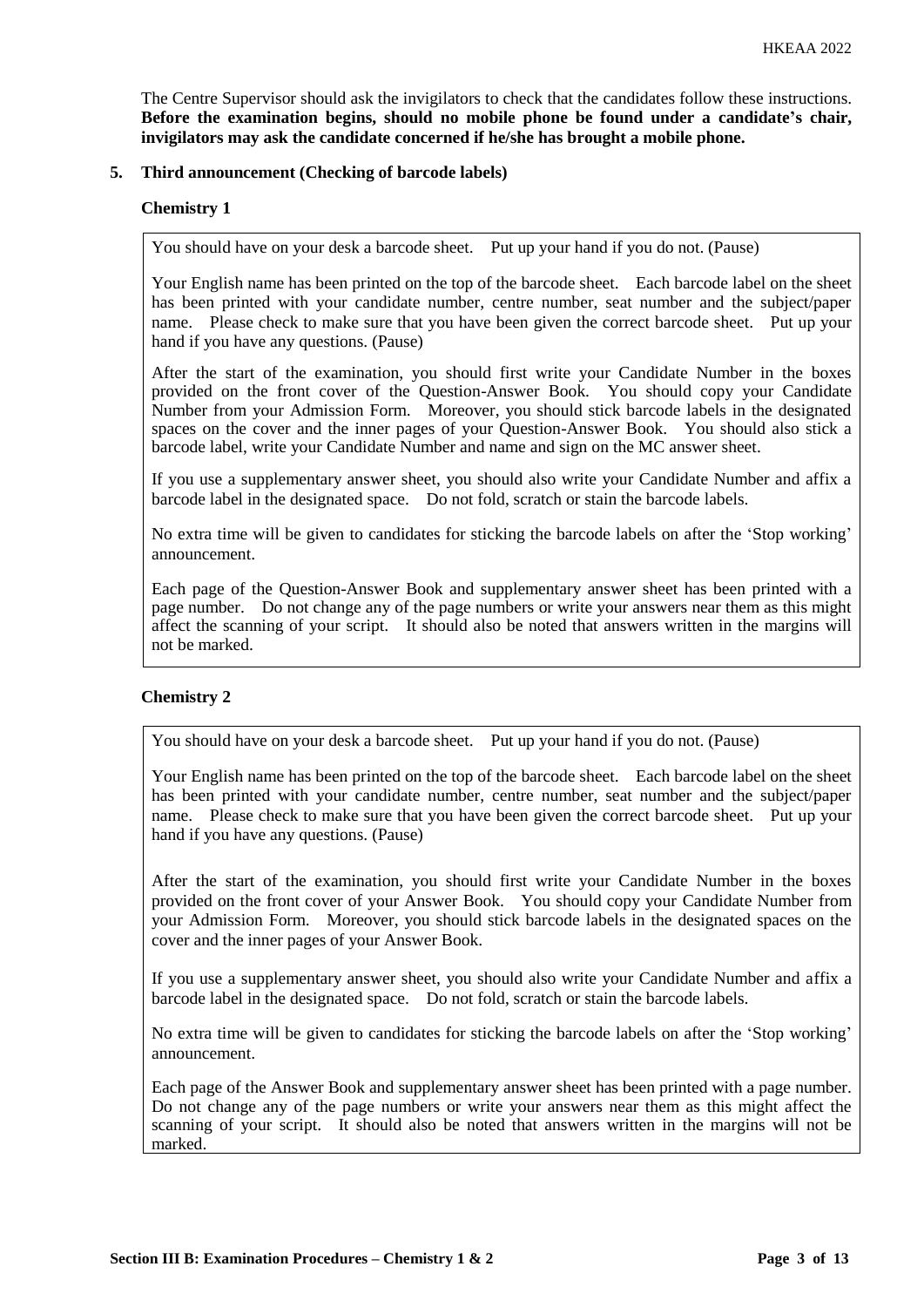## **6. Fourth announcement (Checking of MC answer sheets / Answer Books / Rough-work sheets)**

# **Chemistry 1**

You should have on your desk an MC answer sheet and two rough-work sheets. Put up your hand if you do not. (Pause)

Now, read the Instructions on the MC answer sheet. (Pause)

## **Chemistry 2**

You should have on your desk one Answer Book and one rough-work sheet. Put up your hand if you do not. (Pause)

You should enter the question number on the front cover of the Answer Book and mark the corresponding question number box on each page of the Answer Book and supplementary answer sheets on which you have written any answers. Start each question on a new page.

No extra time will be given to candidates for filling in the question number boxes after the 'Stop working' announcement.

Now, read the Instructions on the cover of the Answer Book. (Pause)

## **7. Fifth announcement (Distribution of Question Papers / Question-Answer Books)**

The Centre Supervisor should check carefully whether the Question Papers/Question-Answer Books are **for the correct session**. The Centre Supervisor should then unseal and **open the packets of Question Papers/Question-Answer Books in front of the invigilators and candidates**. After ensuring that there are sufficient copies for distribution, announce:

## **Chemistry 1**

The Question Paper and Question-Answer Book will be distributed now. Make sure you have put away all unauthorised articles; otherwise you will be penalised. (Pause to allow sufficient time, say 10 seconds, for candidates to put away their unauthorised articles)

Do not turn over your Question Paper or Question-Answer Book and do not start writing until you are told to do so.

# **Chemistry 2**

The Question Paper will be distributed now. Make sure you have put away all unauthorised articles; otherwise you will be penalised. (Pause to allow sufficient time, say 10 seconds, for candidates to put away their unauthorised articles)

Do not turn over your Question Paper and do not start writing until you are told to do so.

The Centre Supervisor should then give the Question Papers/Question-Answer Books to the invigilators and instruct them to distribute the papers to the candidates, with **the cover of the Question Papers/Question-Answer Books facing up**. If an invigilator finds any writing on a candidate's rough-work sheet during the distribution of Question Papers/Question-Answer Books, he/she should collect the rough-work sheet immediately and replace it with a new one.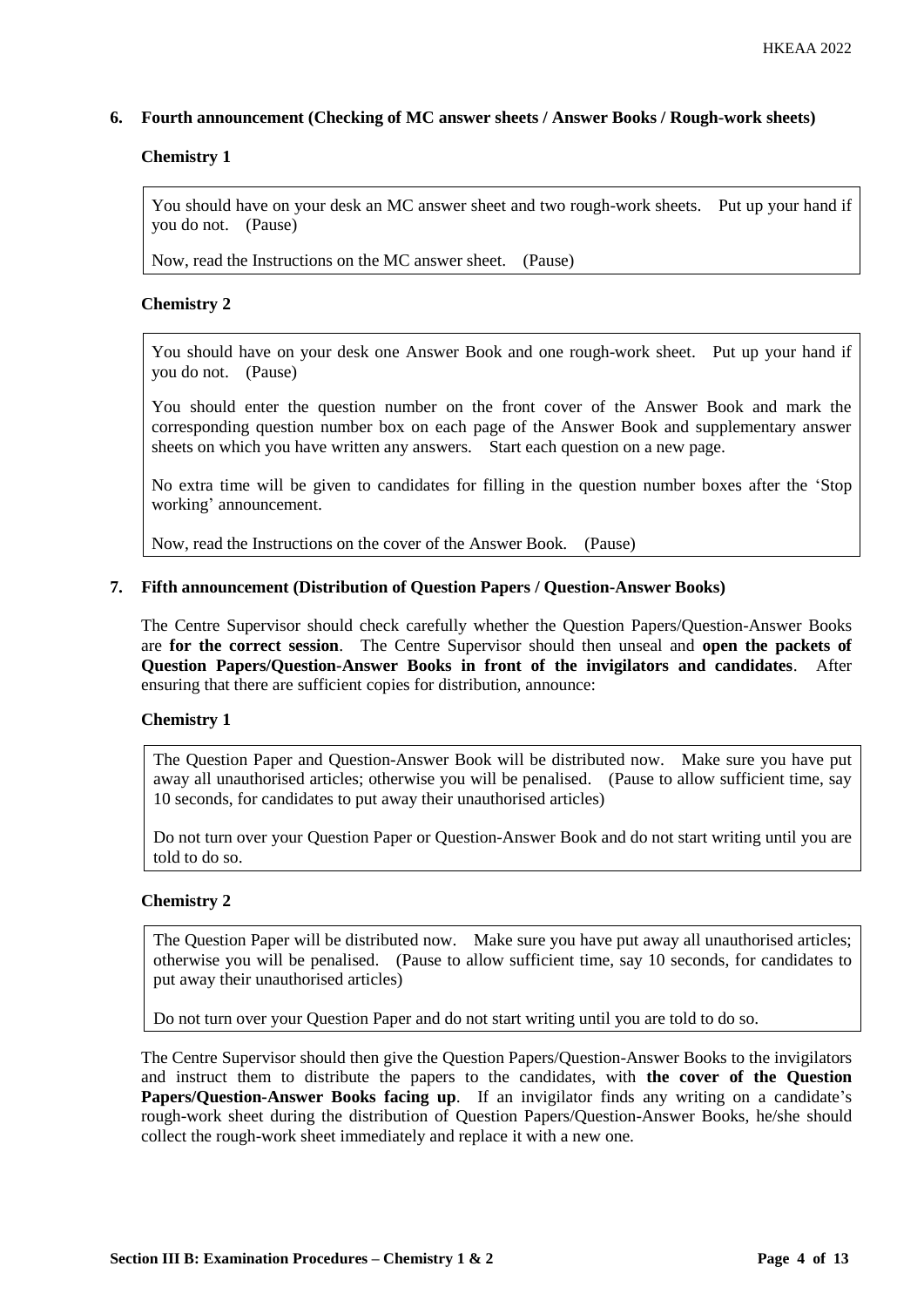# **8. Sixth announcement (Checking of Question Papers / Question-Answer Books)**

# **Chemistry 1**

You should have on your desk a Question Paper, an MC answer sheet and a Question-Answer Book. Put up your hand if you do not. (Pause)

Answers for Section A must be marked on the MC answer sheet and answers for Section B should be put in the Question-Answer Book. You are advised to use a pencil to mark the answers on the MC answer sheet and use a blue or black pen to write the answers on the Question-Answer Book. Do not fold or puncture the MC answer sheet.

Now, read the Instructions on the cover of the Question Paper and Question-Answer Book. Do not turn over the Question Paper and Question-Answer Book until you are told to do so. (Pause for 15 seconds)

# **Chemistry 2**

You should have on your desk a Question Paper and an Answer Book. Put up your hand if you do not. (Pause)

Now, read the Instructions on the cover of the Question Paper. Do not turn over the Question Paper until you are told to do so. (Pause for 15 seconds)

# **9. Seventh announcement (Checking of Question Papers and start of the examination)**

9.1 Before the start of the examination, the Centre Supervisor should remind candidates to make sure that they do not have any electronic devices (including mobile phones) switched on or on the body. Then ask the candidates to open the Question Paper/Question-Answer Book to **check the number of pages/questions.** After the start of the examination, candidates should first write their candidate number in the boxes provided on the MC answer sheet and the front cover of their Answer Book/Question-Answer Book (candidates should also write their name and sign on the MC answer sheet), and affix barcode labels in the designated spaces on the MC answer sheet, the front cover and the inner pages of the Answer book/Question-Answer Book according to the instructions on the cover. No extra time will be given to candidates for sticking the barcode labels after the 'Stop working' announcement.

# **Chemistry 1**

Before the examination begins, make sure that you have switched off your mobile phone, including the alarm function, and that you do not have any electronic devices on the body. (Pause to allow sufficient time, say 30 seconds, for candidates to do the final check)

Check your Question Paper and Question-Answer Book to make sure that there are no missing questions. Words like '**End of Paper**' or '**End of Section**' should appear after the last question. (Pause)

**Close the Question Paper and Question-Answer Book after checking.**

**After the announcement of the start of the examination**, you should first write your Candidate Number in the boxes provided on the front cover of the Question-Answer Book. You should copy your Candidate Number from your Admission Form. You should stick barcode labels in the designated spaces on the cover and the inner pages of your Question-Answer Book according to the Instructions on the cover. You should also stick a barcode label, write your Candidate Number and name and sign on the MC answer sheet.

**No extra time will be given** to candidates for sticking barcode labels after the 'Stop working' announcement.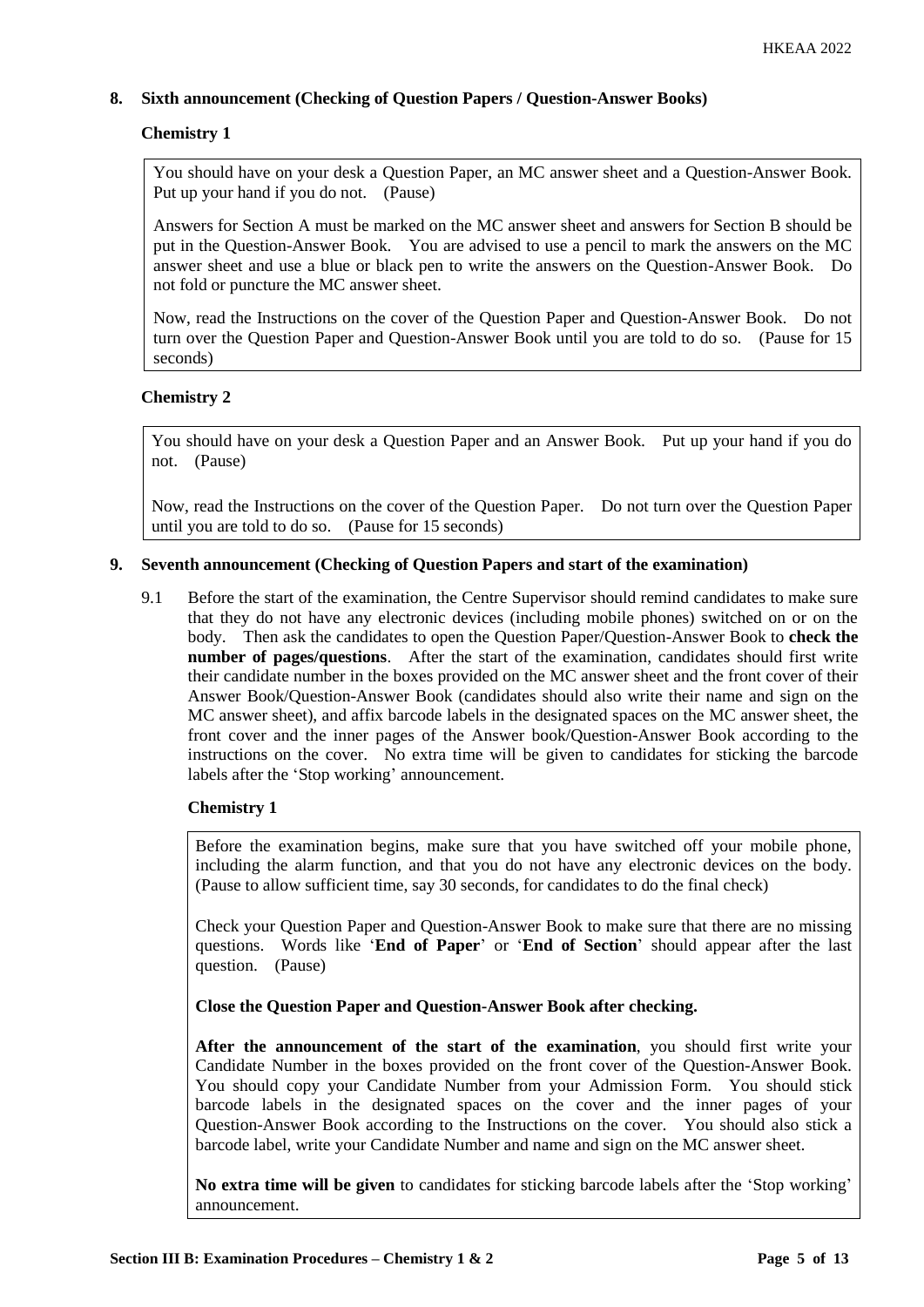Before the examination begins, make sure that you have switched off your mobile phone, including the alarm function, and that you do not have any electronic devices on the body. (Pause to allow sufficient time, say 30 seconds, for candidates to do the final check)

Check your Question Paper to make sure that there are no missing questions. Words like '**End of Paper**' or '**End of Section**' should appear after the last question. (Pause)

**Close the Question Paper after checking.**

**After the announcement of the start of the examination**, you should first write your Candidate Number in the boxes provided on the front cover of the Answer Book. You should copy your Candidate Number from your Admission Form. You should stick barcode labels in the designated spaces on the cover and the inner pages of your Answer Book according to the Instructions on the cover.

**No extra time will be given** to candidates for sticking barcode labels after the 'Stop working' announcement.

- 9.2 The Centre Supervisor should **check if there is any Special Notice** which contains last-minute messages to candidates. The Special Notice, if any, is in a **bright yellow envelope** (see *Specimen 9*). If there is a Special Notice for the session, make an announcement according to the instructions in the Special Notice and write down the contents of the Special Notice on the blackboard for the candidates' reference, particularly the latecomers.
- 9.3 If there are no questions from the candidates, the Centre Supervisor should give the signal to begin by announcing:

**Chemistry 1 and 2** (leaving early is allowed during the period after the first 30 minutes and before the last 15 minutes)

If you wish to leave early, you should put up your hand to seek an invigilator's permission. Early leavers are not allowed to take away the question papers.

According to the hall clock (my watch), the time is \_\_\_\_. The finishing time is \_\_\_\_. You may now start.

- 9.4 After the 'You may now start' announcement, the Centre Supervisor should write the actual starting time and the correct finishing time on the blackboard for the information of candidates and invigilators.
- 9.5 The Centre Supervisor should avoid the practice of writing up the starting and finishing times in advance, and should do this **only** when the precise times are known. If the hall has a clock visible to the candidates and is functioning properly (see **Notes** below), the Centre Supervisor should time the examination according to this clock. The Centre Supervisor may also refer to the digital timer available on the computer desktop of PECSS. Apart from providing a countdown of the examination time, the timer also provides reminders of the last 15 minutes, last 5 minutes and end of the examination session. The Centre Supervisor must ensure that candidates are given the full amount of time as specified on the Question Paper/Question-Answer Book. **No extra time** should be given to the candidates for reading the Question Paper or for any other reason without specific instructions from the HKEAA.

## **Notes:**

(1) The Centre Supervisor should check whether the hall clock is functioning properly before the start of the examination. If not, candidates should be reminded not to refer to the clock during the examination.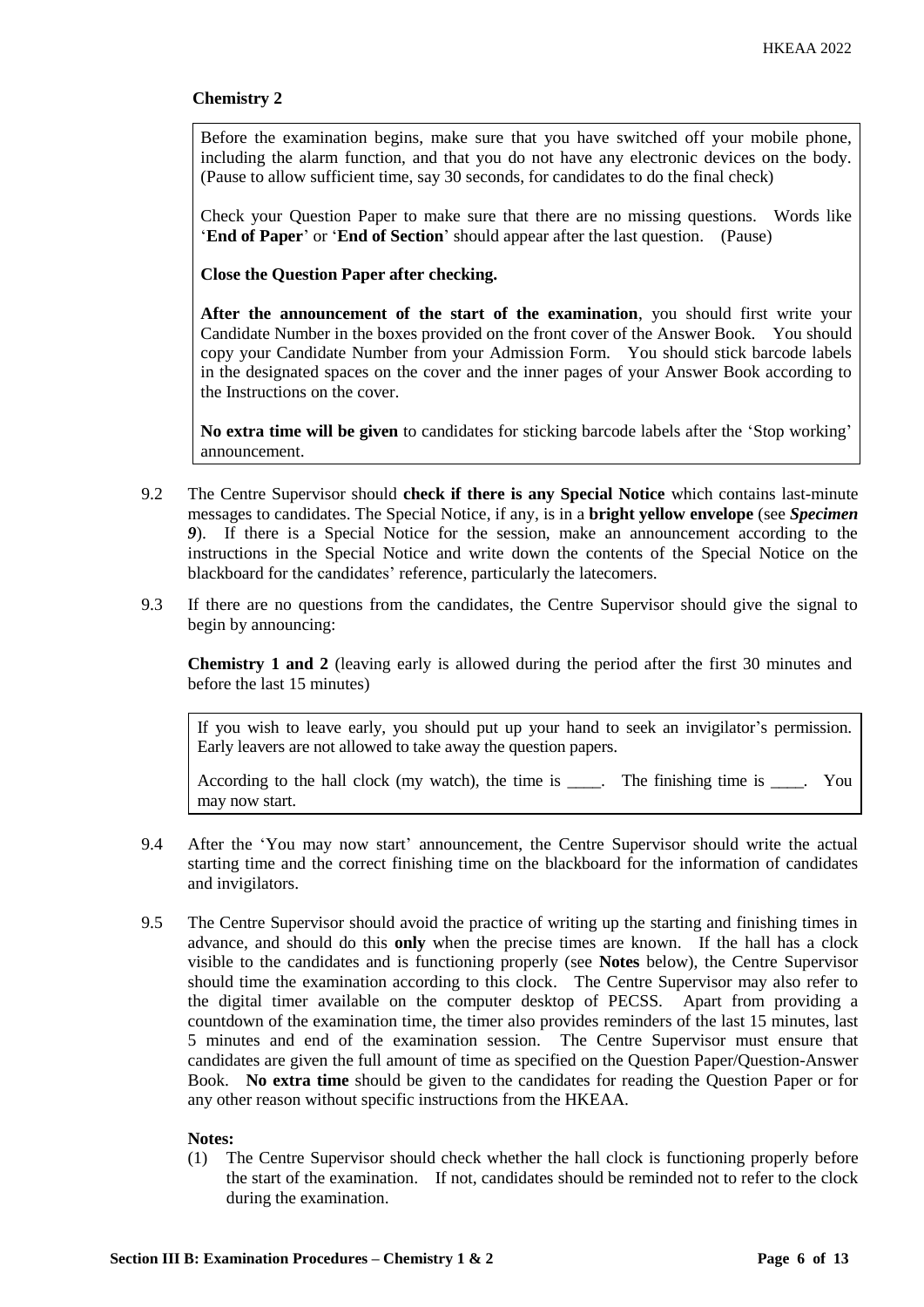- (2) If there are two clocks in the hall (say one in the front of the hall and one at the back), the Centre Supervisor should use the one facing the candidates and inform the candidates of the clock he/she is using for timing the examination in order to avoid misunderstanding.
- 9.6 The Centre Supervisor should ensure that all examinations start punctually as scheduled in the timetable. If under special circumstances an examination has to be delayed (due to bad weather or insufficient Question Papers/Question-Answer Books being made available), the Centre Supervisor should ensure that the candidates are given the full amount of time as specified on the Question Paper/Question-Answer Book. **Under no circumstances should an examination start before the scheduled time.**
- 9.7 Write the actual starting time and finishing time at the end of the session in the spaces provided on the Sessional Report (for elective subjects) (See *Specimen 20C*).

## **B. Procedures after the Start of the Examination**

## **10. Checking the Admission Forms and Identification Documents**

Please refer to *Section III A paragraph 3* for details.

## **11. Taking of Candidates' Attendance**

Please refer to *Section III A paragraph 4* for details.

## **12. Collecting Question Papers and Answer books from vacant seats**

12.1 **30 minutes** after the start of the examination, ask the invigilators to collect the Question Paper/Answer Book/Question-Answer Book/MC answer sheet/rough-work sheet/barcode sheet from each vacant seat and return them to the Centre Supervisor. The Centre Supervisor is advised to put the blank Answer Books/Question-Answer Books/MC answer sheets inside a designated box/plastic bag to avoid mixing them up with the candidates' scripts to be collected at the end of the examination.

The Centre Supervisor should ask the invigilators to select 'Recording Absentees' from the Main Menu of their barcode scanner, scan the barcode sheets of the absentees, and upload the absentees' records to the ASTS programme before the absentees' barcode sheets are put inside the barcode sheet envelope (see *Specimen 30B*).

- 12.2 The school can retain the surplus Question Papers (including Multiple-Choice Question Papers and Question-Answer Books).
- 12.3 In the case of a candidate **requesting to have another Answer Book/Question-Answer Book**, the request should not normally be accepted. Supplementary answer sheets should be supplied.

## **13. Early leavers**

- 13.1 Early leave is not allowed for the Listening papers and Multiple-Choice papers (i.e. Music Paper 1/Mathematics Compulsory Part Paper 2/Economics Paper 1).
- 13.2 For other subjects/papers, candidates may leave the examination room after the first 30 minutes of the session to 15 minutes before the end of the session. Candidates wishing to leave during the permitted time must raise their hand to summon an invigilator. Before a candidate is given permission to leave, the invigilator should ensure that (1) the candidate number has been put down and barcode labels have been affixed in the designated spaces of the answer script even if no attempt has been made to answer any questions; and (2) the question number box on each page of the answer script has been marked. **Early leavers are not allowed to take away the Question Papers.**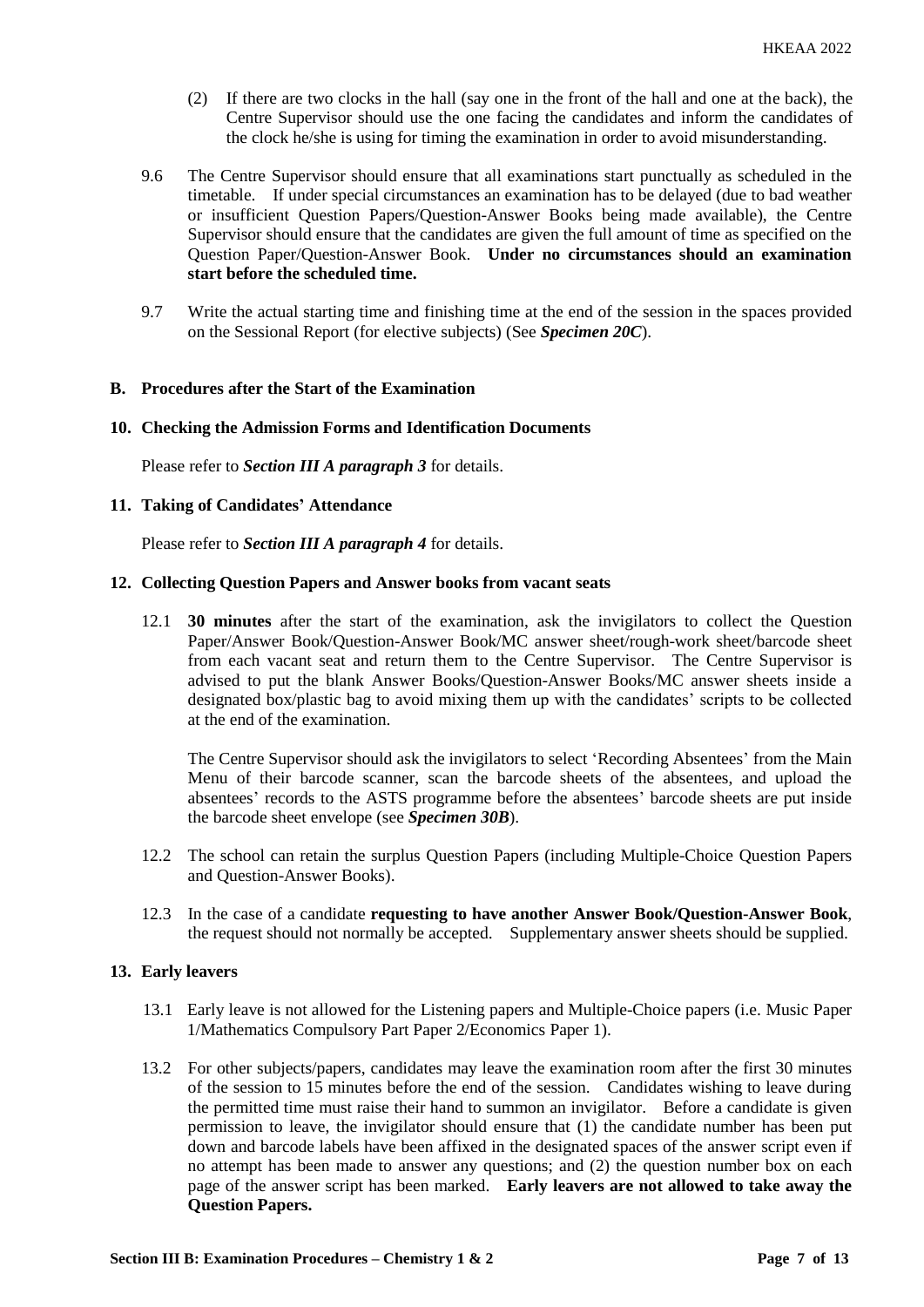- 13.3 The Centre Supervisor should report in detail (time of the incident, circumstances, etc.) any candidate who has left the examination room without permission or who has taken away the Question Paper on Report Form SR4g (see *Specimen 23A*).
- 13.4 If a candidate claims to be sick and wishes to leave outside the permitted time, he/she should state his/her reasons on Report Form SR4g for follow up by the HKEAA. He/she has to write his/her name and address in the space provided on the form. Please complete the attendance taking for the candidate and follow the script collection procedures as described in *paragraph 13.2* before letting the candidate leave.
- 13.5 The Question Papers and answer scripts of early leavers should be left on the candidates' desks. **The answer scripts should be collected at the end of the session together with those of other candidates** and placed in the appropriate script envelope while the Question Papers can be treated as ordinary surplus Question Papers which can be kept by the school.

## **14. Questions raised by candidates**

Please refer to *Section III A paragraph 5* for details.

**15. Toilet arrangements**

Please refer to *Section III A paragraph 6* for details.

## **C. Report Forms**

- **16. If the Centre Supervisor wishes to make a report about the conduct of the examination, he/she can use the following report forms:**
	- Form SR1 Candidates without Admission Form/Identification Document
	- Form SR3 ― Candidates Attended the Wrong Examination Centre/Subject/Paper/Module/ Language Version not on Admission Form
	- Form  $SR4g$  Examination Irregularities (cheating/insufficient papers/candidates' disobeying the 'Stop working' instructions, etc.)
	- Form SR4b Examination Irregularities (Barcodes)<br>• Form SR4c Examination Irregularities (Calculators
	- Form  $SR4c$  Examination Irregularities (Calculators)<br>• Form  $SR4p$  Examination Irregularities (Mobile
	- Form  $SR4p$  Examination Irregularities (Mobile Phones/Electronic Devices/Sounding Devices)
	- Form  $SR4t$  Candidates Going to the Toilet
	- Form SR4i ― Examination Irregularities (Invigilators)
	- Sessional Report (for elective subjects)

## **D. End of Examination**

## **17. Eighth announcement (Reminding candidates of the time left)**

17.1 15 minutes before the end of the session, the Centre Supervisor should announce:

## **Chemistry 1**

You have 15 minutes left. You are not allowed to leave the examination room until you are told to do so.

Make sure you have written your Candidate Number and name, stuck a barcode label and signed on the MC answer sheet. Also, make sure you have written your Candidate Number and stuck barcode labels in the designated spaces of the Question-Answer Book.

No extra time will be given to candidates for sticking the barcode labels after the 'Stop working' announcement.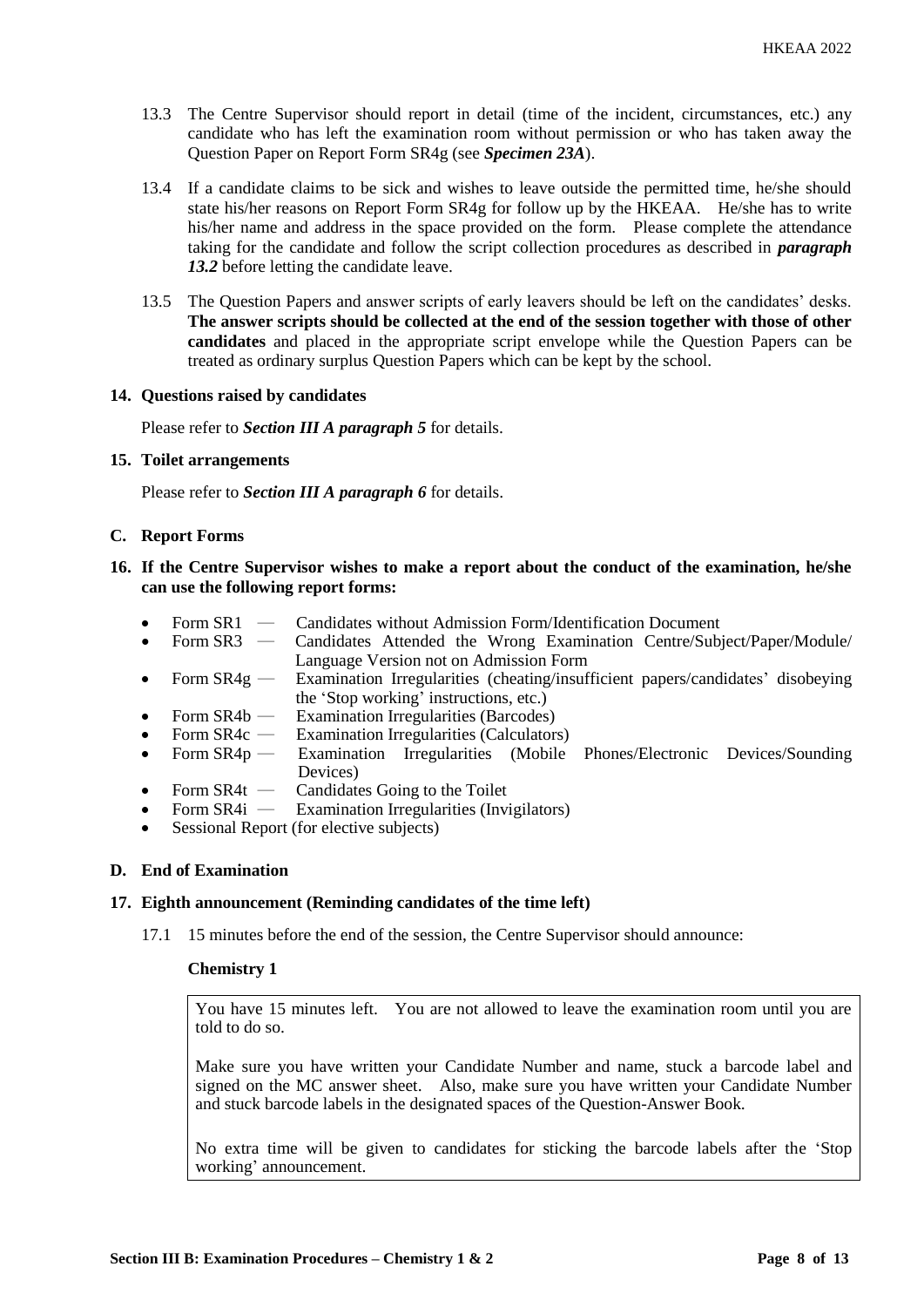You have 15 minutes left. You are not allowed to leave the examination room until you are told to do so.

Make sure you have marked the appropriate question number in the question number box on each page and on the cover of the Answer Book; otherwise the markers may not know which questions you have answered. Besides, make sure you have written your Candidate Number and stuck barcode labels in the designated spaces.

No extra time will be given to candidates for sticking the barcode labels or filling in the question number boxes after the 'Stop working' announcement.

17.2 5 minutes before the end of the session, the Centre Supervisor should announce:

## **Chemistry 1**

You have 5 minutes left. Make sure you have written your Candidate Number and stuck barcode labels in the designated spaces on the MC answer sheet, Question-Answer Book and all supplementary answer sheets.

## **Remember to enter the question number and mark the question number box on all appropriate pages.**

Cross out all unwanted materials. You will *NOT* be allowed to work on your MC answer sheet, Question-Answer Book and supplementary answer sheets including affixing barcode labels, using an eraser, filling in question numbers or holding any stationery after the 'Stop working' announcement.

# **Chemistry 2**

You have 5 minutes left. Make sure you have written your Candidate Number and stuck barcode labels in the designated spaces on the Answer Book and all supplementary answer sheets.

**Remember to enter the question number and mark the question number box on all appropriate pages.** 

Cross out all unwanted materials. You will *NOT* be allowed to work on your Answer Book and supplementary answer sheets including affixing barcode labels, using an eraser, filling in question numbers or holding any stationery after the 'Stop working' announcement.

## **18. Ninth announcement ('Stop working' instruction)**

18.1 When time is up, announce:

## **Chemistry 1**

The time now is Time is up. Stop working. Put down all your stationery. **(Pause for 10 seconds to ensure that all candidates are complying with the instructions^)**

Do not pack your personal belongings until you are told to do so. Close your Question Paper and Question-Answer Book. You must not work on your answers or affix barcode labels now, otherwise you will receive a mark penalty. (Pause)

The MC answer sheet and Question-Answer Book will be collected separately. If you have supplementary answer sheets, tie them in your Question-Answer Book with the piece of string provided. Put your Question-Answer Book and MC answer sheet next to the unused barcode labels. They will also be collected separately.

Make sure that your Admission Form and identification document do not get included in your answer script.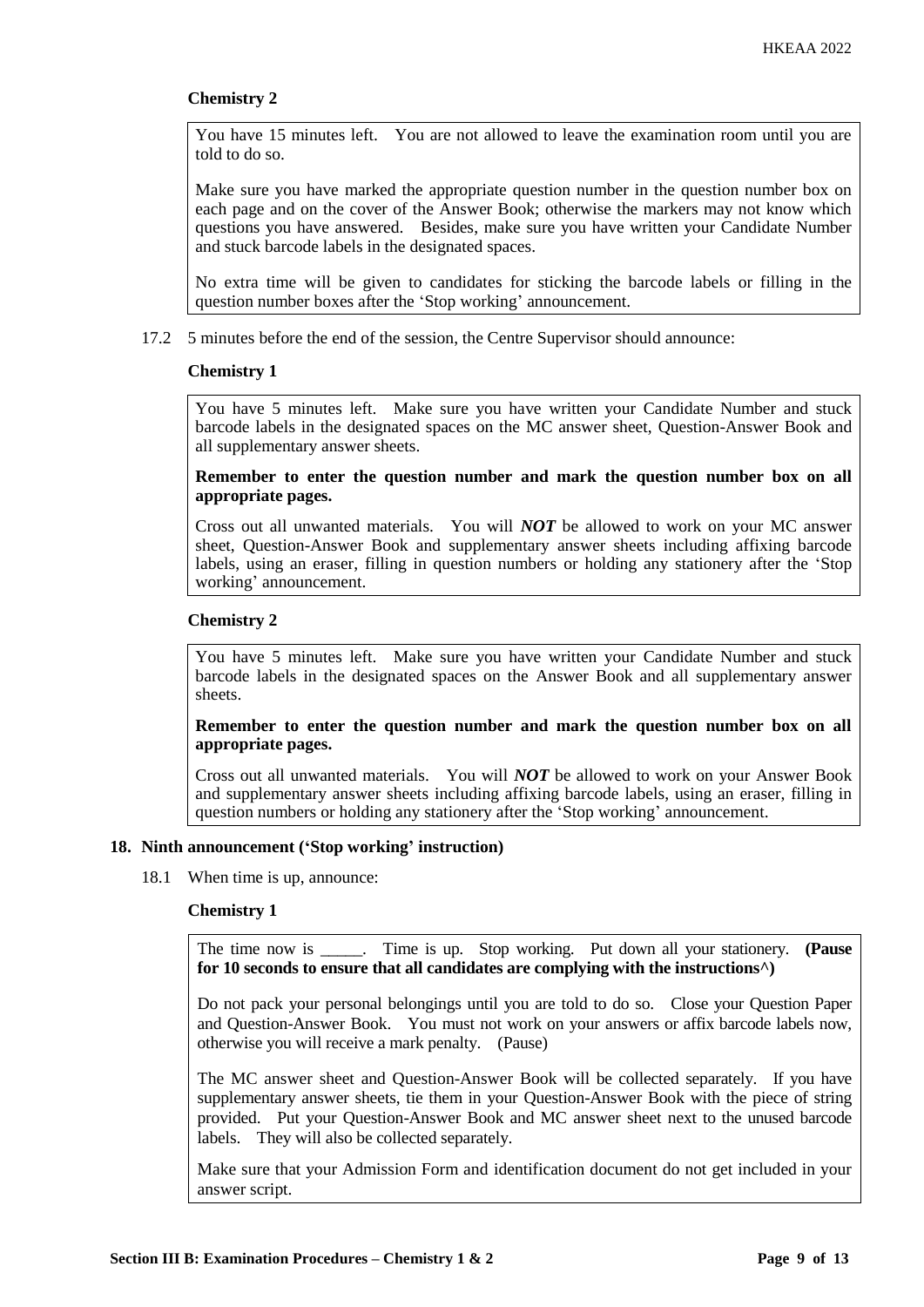The time now is \_\_\_\_\_. Time is up. Stop working. Put down all your stationery. **(Pause for 10 seconds to ensure that all candidates are complying with the instructions^)**

Do not pack your personal belongings until you are told to do so. Close your Question Paper and Answer Book. You must not work on your answers or affix barcode labels now, otherwise you will receive a mark penalty. (Pause)

If you have supplementary answer sheets, tie them in your Answer Book with the piece of string provided. Put your Answer Book next to the unused barcode labels. They will be collected separately.

Make sure that your Admission Form and identification document do not get included in your answer script.

- **^** During the 10-second pause after *'Put down all your stationery'* is announced, the Centre Supervisor should stay on the stage to ensure that the candidates follow the instructions and invigilators should check if any candidates are still working on their answer scripts (including writing, erasing/crossing out answers, holding any stationery, affixing barcode labels or filling in question numbers).
- 18.2 For handling cases of candidates disobeying the 'Stop working' instruction, please refer to *Section IV paragraph 19*.

## **19. Tenth announcement (Collection of answer scripts)**

- **NOTE**: **With the exception of Combined Science (Biology) Section A, Combined Science (Chemistry) Section A and Combined Science (Physics) Section A**, the Question Papers of other subjects (including multiple-choice question papers) need **NOT** be collected.
- 19.1 The Centre Supervisor should announce:

## **Chemistry 1**

Your Question-Answer Book and MC answer sheet will be collected now. Stay in your seat quietly until you are told to leave.

While collecting the answer scripts, if you are found not having stuck a barcode label on the cover of the Question-Answer Book or the MC answer sheet, to facilitate scanning, the invigilator will let you stick the label on the cover or the MC answer sheet under supervision. You are required to complete a report form before leaving the examination room.

#### **Chemistry 2**

Your Answer Book will be collected now. Stay in your seat quietly until you are told to leave.

While collecting the answer scripts, if you are found not having stuck a barcode label on the cover of the Answer Book, to facilitate scanning, the invigilator will let you stick the label on the cover under supervision. You are required to complete a report form before leaving the examination room.

19.2 The Centre Supervisor should assign the invigilators to collect separately the answer scripts, rough-work sheets and barcode sheets (with/without remaining barcode labels), etc.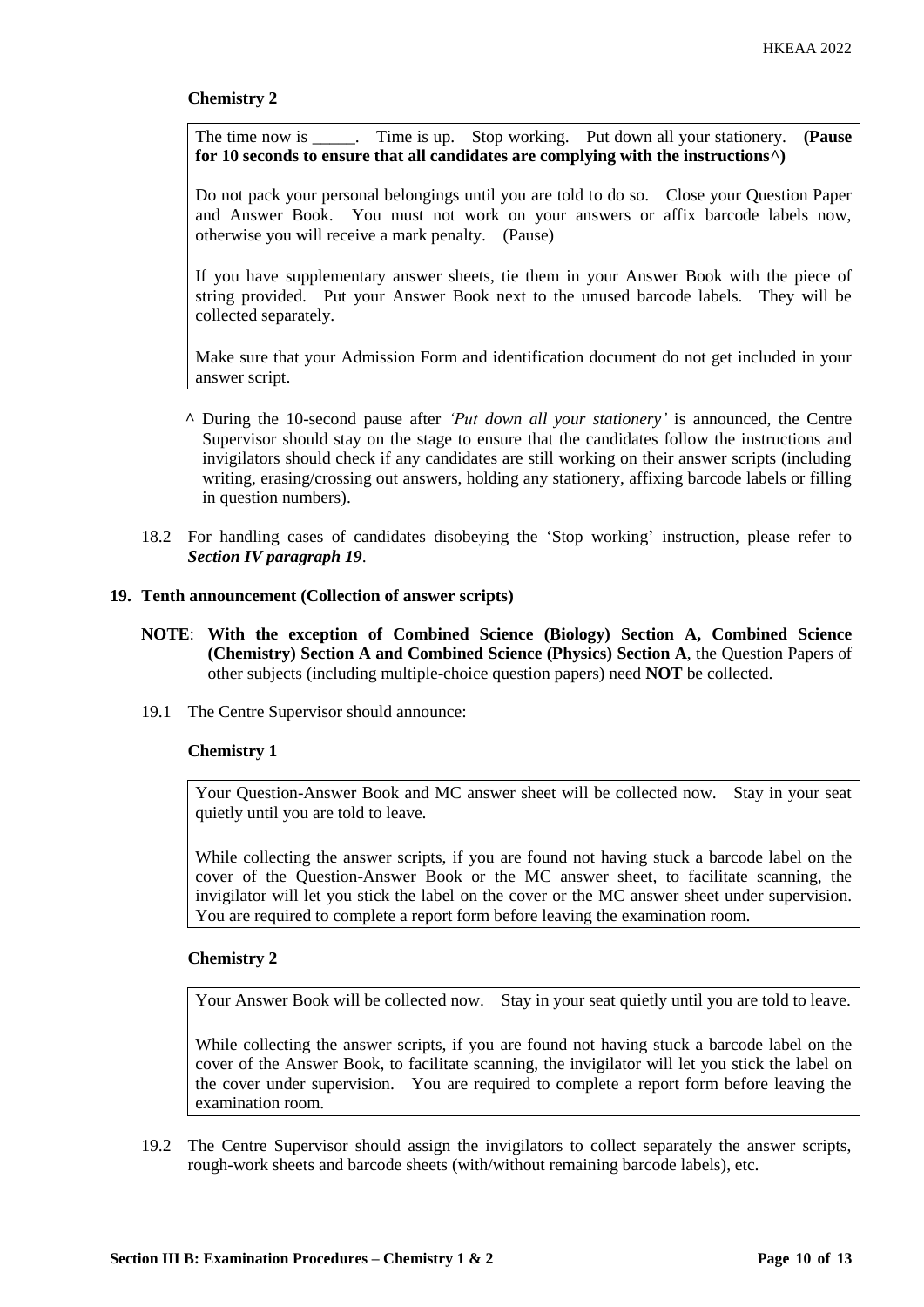- 19.3 While collecting the Answer Books/Question-Answer Books/MC answer sheets, if an invigilator discovers that **a candidate has not put down his/her candidate number on the cover of his/her Answer Book/Question-Answer Book/MC answer sheet, the candidate can be allowed to write his/her candidate number on the cover/MC answer sheet only under the supervision of the invigilator. However, the candidate should not be allowed to fill in the question number boxes.**
- 19.4 While collecting the Answer Books/Question-Answer Books/MC answer sheets, if an invigilator discovers that **a candidate has not stuck any barcode labels on the cover of an Answer Book/Question-Answer Book/MC answer sheet, to facilitate scanning, the candidate should be asked to stick the barcode label on that cover/MC answer sheet under the supervision of the invigilator. A report must be made on Report Form SR4b. The candidate should be asked to sign the report form.**

## **20. Checking of answer scripts collected**

- 20.1 The answer scripts should be collected in candidate number order, with the smallest candidate number on top.
- 20.2 Ask the invigilators to scan the barcode labels on the scripts, including those using spare barcode labels. After scanning all answer scripts, invigilators should place the barcode scanners on the cradle for data transmission.
- 20.3 **The Centre Supervisor should check the 'Summary Report' and the 'Discrepancy Report' in the ASTS programme to ensure that the number of candidates present tallies with the number of collected scripts.** If there is a discrepancy between the attendance records and the scripts' records, the relevant information will be shown in the 'Discrepancy Report' in the ASTS programme. The Centre Supervisor should investigate the irregularities immediately. Please refer to the 'ASTS User Guide' where necessary.
- 20.4 If, at the time of scanning the barcode labels on the scripts, an invigilator discovers that a candidate has not stuck any barcode label on the cover of an Answer Book/Question-Answer book/MC answer sheet, the Answer Book/Question-Answer Book/MC answer sheet need not be scanned. The matter must be reported to the Centre Supervisor immediately and recorded on Report Form SR4b. The case will be shown in the 'Discrepancy Report' of the ASTS programme.

The Centre Supervisor should, under the page of 'Answer Script', select the relevant candidate and click 'Edit' manually to update the script record. The candidate's script record should be updated as follows:

- (i) from '0/1' to ' $\checkmark$ ' (for examinations using 1 answer book)
- (ii) from '1/2' to ' $\checkmark$ ' (for examinations using 2 answer books and 1 answer book has been scanned while the other cannot be scanned)
- (iii) from '0/2' to ' $\checkmark$ ' (for examinations using 2 answer books and both answer books cannot be scanned).

The completed Report Form SR4b and the Answer Book/Question-Answer Book/MC answer sheet should be placed in the **Envelope for Special Reports & Related Scripts/Answer Sheets**.

20.5 The Centre Supervisor should put down the total number of scripts collected in the appropriate spaces on the Sessional Report (for elective subjects).

## **21. Eleventh announcement (Dismissal of candidates)**

21.1 On completion of the collection and checking of all answer scripts, the Centre Supervisor should announce: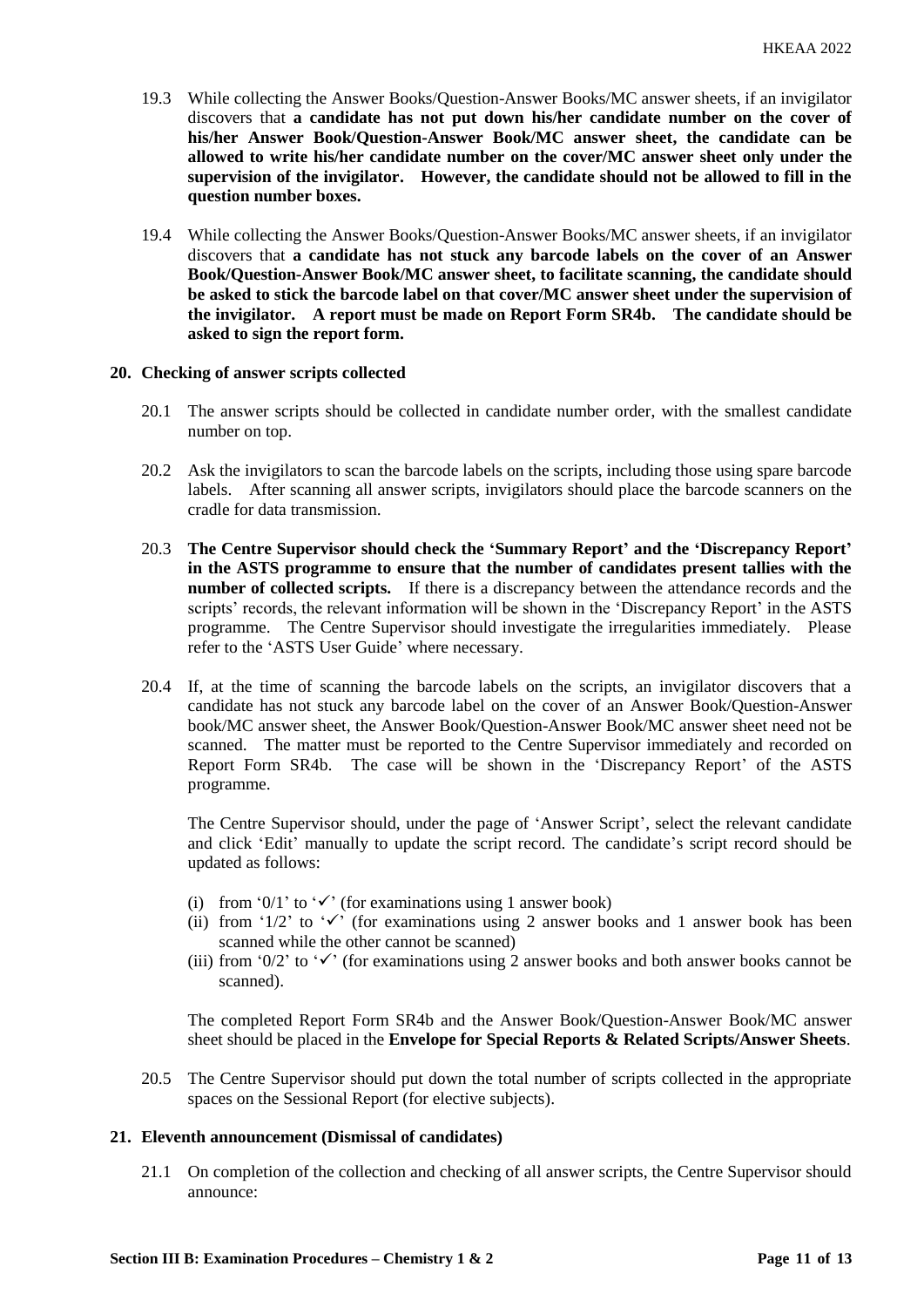The Paper 2 examination of this subject will be held at \_\_\_\_\_\_. Please come back 15 minutes before the start of the examination. You may now pack your personal belongings. Make sure you have your Admission Form, identification document and other personal belongings. (Pause) You can take away your question paper. You may now leave.

## **Chemistry 2**

You may now pack your personal belongings. Make sure you have your Admission Form, identification document and other personal belongings. (Pause) You can take away your question paper. You may now leave.

21.2 In the case of a candidate reporting any irregularity concerning the examination (e.g. requests a realignment of his/her MC answers or reports a mistake in the use of answer books), the Centre Supervisor should record the details of the irregularity (such as whether the case was reported before or after the dismissal of candidates) on Report Form SR4g so that follow-up action can be taken by the HKEAA (see *Section IV paragraph 20* on candidates using wrong answer books).

## **22. Completing the Sessional Report (for elective subjects)**

The Sessional Report (for elective subjects) should be completed by the Centre Supervisor and two invigilators (including one invigilator not provided by the centre school). This report need not be returned daily. It should be returned to the Scripts Collection Centre after the very last HKDSE examination session in the centre.

## **23. Packing of scripts and examination materials**

- 23.1 The Centre Supervisor should refer to the Script Envelope Summary (see *Specimen 26B*) for the number of pre-printed script envelopes provided to the centre. The answer scripts should be placed in the appropriate script envelopes (see *Specimen 26A*) in candidate number order according to the candidate number ranges printed on the script envelope labels. The number of scripts inside should be written on each of the envelopes. Each envelope should be sealed with a piece of Security Adhesive Tape. The Centre Supervisor and one invigilator should then sign on the flap of the envelope across the tape (see *Specimen 27*). The envelopes must be tied with a piece of string for carrying purposes.
- 23.2 The MC answer sheets (absentees excluded) should be placed in the original answer sheet folder (see *Specimen 28*) which should then be placed in the clear plastic bags provided. The plastic bags should be sealed with Security Adhesive Tape. Do not bend or tie the folders. Except for the last folder, answer sheets of candidates (absentees excluded) from each 100 seats should be placed in one folder, e.g.

| <b>Seat Number Range Folder</b> |                |                                             |
|---------------------------------|----------------|---------------------------------------------|
| $001 - 100$                     |                | I I f there are absentees, the folder       |
| $101 - 200$                     |                | 2 $\rightarrow$ will have fewer than 100 MC |
| 201-247                         | $\overline{3}$ | answer sheets                               |

## 23.3 **Items to be placed in the normal script envelopes/MC answer sheet folders:**

# **Scripts/answer sheets of**

- (1) candidates who are present (including latecomers, early leavers and additional candidates);
- (2) candidates who cannot produce their Admission Forms but can produce their identification documents and the candidate numbers claimed can be verified;
- (3) candidates whose Admission Forms do not bear their photographs and who cannot produce their identification documents but their personalised barcode sheets can be found at the centre;